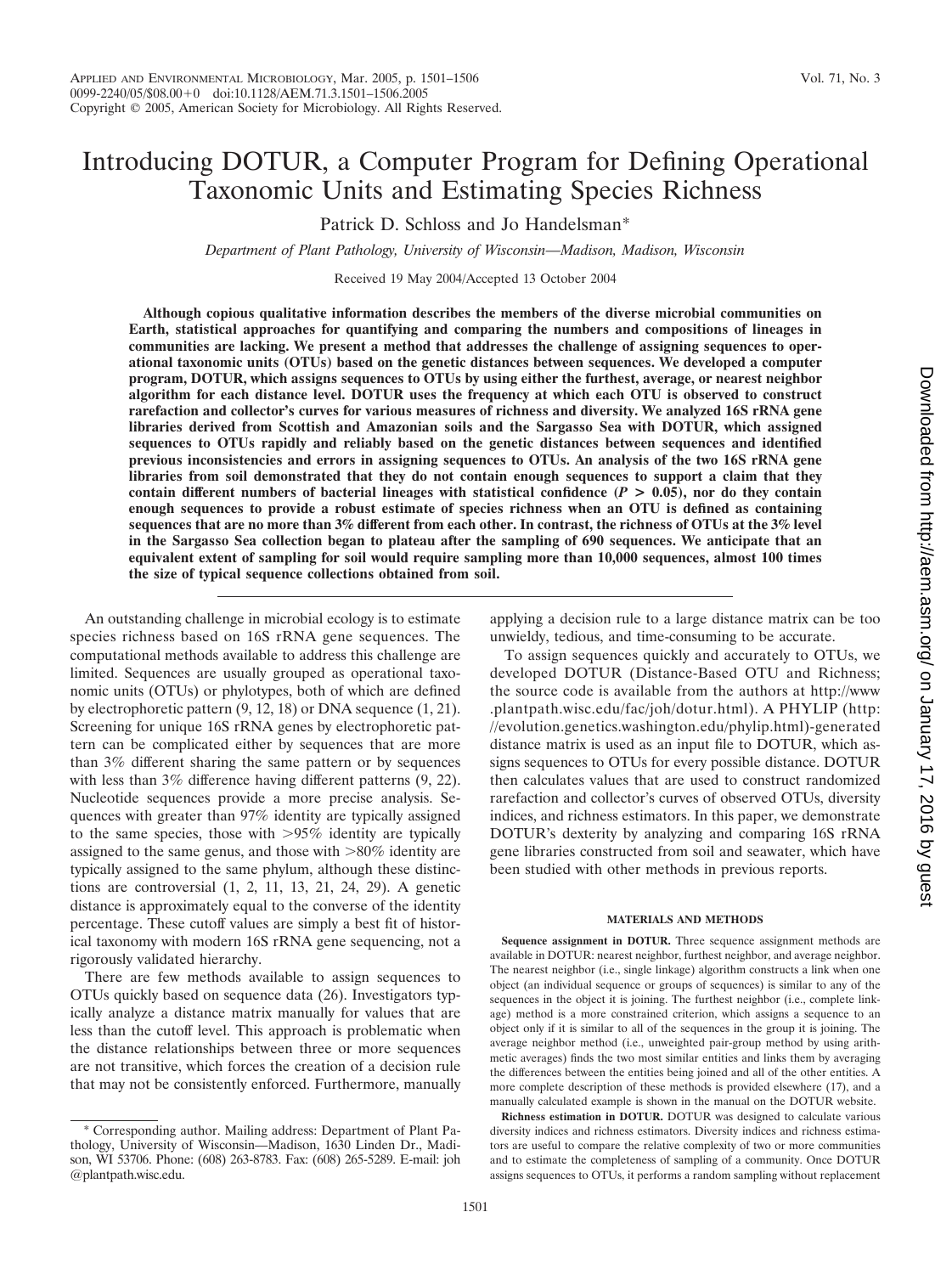TABLE 1. Comparison of various techniques to determine the frequency distribution and richness estimates for 16S rRNA gene collections from Scottish and Amazonian soils*<sup>a</sup>*

| Source of<br>16S rRNA<br>gene library | Analysis<br>method | Total<br>no. of se-<br>quences | No. of<br>unique<br><b>OTUs</b> | No. of OTUs with<br>$n_x$ sequences <sup>b</sup> |         |                |               |                  |              |
|---------------------------------------|--------------------|--------------------------------|---------------------------------|--------------------------------------------------|---------|----------------|---------------|------------------|--------------|
|                                       |                    |                                |                                 | $n_{1}$                                          | $n_{2}$ | $n_{3}$        | $n_4$         | $n_{\leq}$       | $n_{\rm{6}}$ |
| Scottish soil                         | McCaig             | 137                            | 114                             | 98                                               | 12      | 2              |               |                  | $\theta$     |
|                                       | Hughes             | 137                            | 113                             | 96                                               | 13      | $\mathcal{D}$  |               |                  | $\Omega$     |
|                                       | FastGroup          | 137                            | 131                             | 127                                              | 3       | $\Omega$       |               | $\left( \right)$ | $\Omega$     |
|                                       | <b>NN</b>          | 137                            | 112                             | 96                                               | 12      | $\mathcal{D}$  | $\Omega$      |                  |              |
|                                       | AN                 | 137                            | 113                             | 97                                               | 12      | $\mathfrak{D}$ | 0             | 2                | $\Omega$     |
|                                       | <b>FN</b>          | 137                            | 114                             | 98                                               | 12      | $\mathcal{D}$  |               |                  | $\Omega$     |
| Amazonian soil                        | FN                 | 98                             | 84                              | 75                                               | 6       | 1              | $\mathcal{D}$ | $\Omega$         | $\Omega$     |

*<sup>a</sup>* OTUs were defined by using a distance level of 3%. The frequency distribution of the improved Scottish soil 16S rRNA gene library of McCaig et al. (21) was determined from rank abundance data from McCaig et al. (21) and Hughes et al. (14), from output of the FastGroup program of Seguritan and Rowher (26), and by using the three assignment algorithms implemented in DOTUR. For comparison, the Amazonian soil library (2) was analyzed by using the furthest neighbor algorithm in DOTUR. NN, nearest neighbor assignment algorithm; AN, average neighbor assignment algorithm; FN, furthest neighbor assignment

 $n_1$ , no. of singletons;  $n_2$ , no. of doubletons; etc.

procedure. The probability of drawing a representative from an OTU is the number of times the OTU was observed divided by the total number of sequences in the library. For each randomization, DOTUR calculates the Shannon-Weaver and Simpson diversity indices (19), the abundance-based coverage estimator (ACE) (5, 6), and the bias-corrected Chao1 (4), interpolated jackknife (3), and bootstrap (28) richness estimators with a 95% confidence interval (CI), when applicable, as a function of sampling effort. Sample calculations are provided in the manual on the DOTUR website.

If the sequences are inputted in the order in which they were obtained, DOTUR can construct the actual collector's curve for each estimate by plotting the CI against the sequencing effort to determine how many sequences are required to obtain a desired level of precision for the estimate. Input and output data for all of the sequence collections analyzed in this paper are available at the DOTUR website.

## **RESULTS**

**Validation and evaluation of sequence assignments.** To test DOTUR, we analyzed the clone library constructed from improved Scottish soil (21) (Table 1; Fig. 1). The sequences were aligned by using ClustalW (ftp://ftp.ebi.ac.uk/pub/software /unix/clustalw/), and we constructed a Jukes-Cantor corrected distance matrix (10) by using the DNADIST program from PHYLIP. We applied the nearest neighbor, average neighbor, and furthest neighbor assignment algorithms implemented in DOTUR and observed 114, 115, and 116 OTUs, respectively, for each of the assignment algorithms (Table 1). The frequency distributions observed by using the furthest neighbor algorithm at a distance of 3% were identical to the distribution described by McCaig et al. (21), indicating that DOTUR makes appropriate assignments.

There have been previous attempts to assign sequences from this data set to OTUs. The authors of the Scottish soil study identified 114 at the 3% distance level (Table 1; 21), whereas 113 have also been reported (14). These analyses illustrate how DOTUR can provide better accuracy than manual counts of sequences, and this level of accuracy will become even more important as the size of clone libraries increases. We also used the FastGroup program (26), which selects a reference sequence to which every other sequence is compared. If the query sequence is within a designated percentage similarity, it

joins the group. This method is similar to the nearest neighbor method with the exception that FastGroup compares each query sequence to a single reference sequence instead of to all of the sequences in the OTU. This analysis yielded 131 OTUs at the 3% distance level. The problem with this approach is that results can be skewed depending on which sequence is selected by the program to be the reference. In this case, it appears that the assignment was perhaps overly conservative.

When we compared the data produced by DOTUR to those expected based on rarefaction theory, manual calculations, and output from EstimateS (http://viceroy.eeb.uconn.edu /estimates), the results were similar. DOTUR was considerably faster than EstimateS (data not shown). Furthermore, DOTUR performed the sequencing assignment procedure while EstimateS could not. As DOTUR calculates the various richness and diversity parameters for each distance level, it produces separate files that can be used to generate lineage-through-



Downloaded from http://aem.asm.org/ on January 17, 2016 by gues Downloaded from <http://aem.asm.org/> on January 17, 2016 by guest

FIG. 1. Rarefaction curves (A) and lineage-through-time plot (B) from DOTUR analysis using furthest neighbor assignment algorithm with unimproved Scottish soil 16S rRNA gene library for various distance levels. Error bars represent the 95% CI.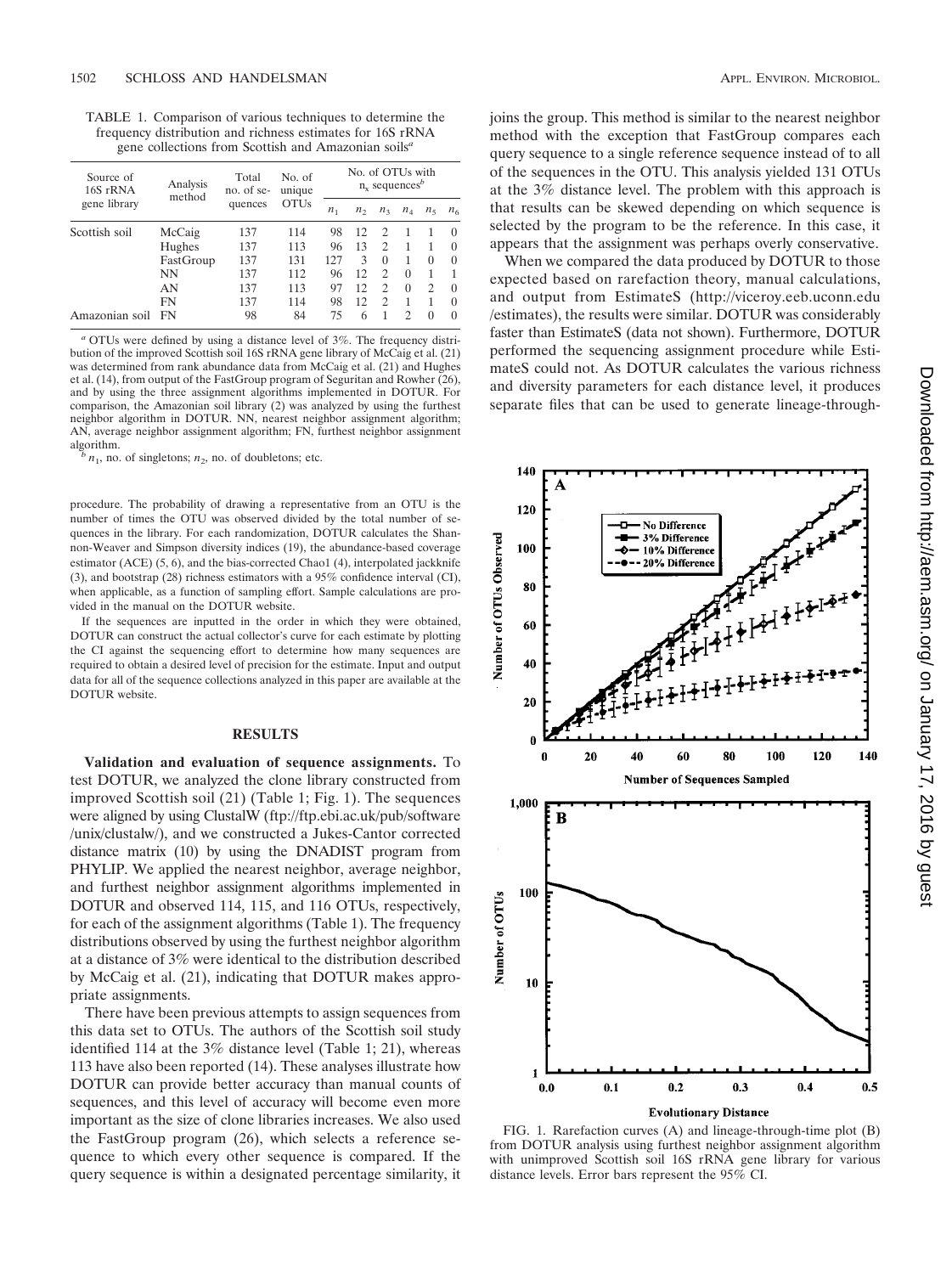time plots, which describe how many OTUs are present for various evolutionary distances (Fig. 1B). This type of analysis has been described elsewhere (20, 23).

**Application of DOTUR to the Amazonian soil clone library.** Hughes et al. (14) asked the provocative question, "Are microbes too diverse to count?" The most widely cited paper to support an answer of yes is that of Borneman and Triplett  $(2)$ , who sampled 98 bacterial 16S rRNA gene from two Amazonian rainforest soils and concluded that the 98 bacterial sequences were unique. Using DOTUR, we identified two pairs of identical sequences (GenBank accession numbers U686617 and U68641 and U68620 and U68618) in the pooled Amazonian data set. Instead of 98 singletons, there were actually 94 singletons and 2 doubletons when the definition of an OTU was uniqueness.

Performing the DOTUR analysis with the pooled Amazonian clone library, we found that the frequency distribution of sequences in OTUs was comparable to that in the improved Scottish clone library at other distances as well (Table 1) (Fig. 2). The rarefaction curve generated from the improved Scottish sequences, when uniqueness determined entry into an OTU, indicated that there was a 95% chance that if only 98 sequences had been sampled then the authors would have identified between 93 and 97 OTUs. When a distance smaller than 3% defined entry into an OTU, the CI after 98 sequences was between 80 and 89 OTUs. The number of OTUs observed from the Amazonian library was 94 when the OTU definition was uniqueness and 84 when the OTU definition was set at 3%. Therefore, it is impossible to conclude with confidence that there is a difference in the richness observed between the "exotic" east Amazonian soil and the "common" Scottish agricultural soil, because the number of observed OTUs from the Amazonian soil falls within the 95% CI of the Scottish soil after the sampling of 98 sequences. However, it is possible that with further sequencing, differences in richness between the two libraries would have been observed. Although the two samples may have the same level of richness, it is possible that the libraries contained a different composition of 16S rRNA genes.

**Application of DOTUR to the Sargasso Sea metagenome sequence.** Recently, Venter et al. (31) published an extensive sequencing project that consisted of nearly 2 million sequencing reads and a total of 1.7 Gbp from uncultured organisms in a composite 1.5-m<sup>3</sup> sample from the Sargasso Sea. We obtained each of the sequence readings from the GenBank FTP server (ftp://ftp.ncbi.nih.gov/pub/TraceDB/environmental sequence/) and screened each one for a universal 16S rRNA oligonucleotide (8) and a modified universal RNA polymerase gene (*rpoB*) oligonucleotide (16). For each gene, we extracted the 300 bp surrounding the probe sequences so that each sequence started and ended at approximately the same location within the gene and maximized the number of gene fragments in the final gene library. There were 690 partial 16S rRNA gene fragments and 507 partial *rpoB* fragments in our final sequence collections.

We applied DOTUR to the two gene fragment collections as described above (Fig. 3 and 4). We identified 114 16S rRNA species and 304 *rpoB* species by using the 6% difference definition of species of Venter et al. (31) for protein coding sequences. A DOTUR analysis showed that when we varied the



FIG. 2. Rarefaction curves (A) and lineage-through-time plot (B) from DOTUR analysis using the furthest neighbor assignment algorithm with the Amazonian soil 16S rRNA gene library for various distance levels. Error bars represent the 95% CI.

*rpoB* species definition between 19 and 21% difference, the 95% CI for the final richness estimate based on the two genes overlapped. By rarefaction, we found that the number of observed *rpoB* OTUs fell within the 95% CI of the 16S rRNA species fragment rarefaction curve (between 90 and 104 species when 507 sequences were sampled) when the *rpoB* species definition was between 22 and 23% difference and the 16S rRNA species definition was 3% difference. By using the same method, if we assumed that a 6% difference is appropriate for defining a species by *rpoB* sequences, all members of a species would need to have identical 16S rRNA sequences in order for the *rpoB* and 16S rRNA richness estimates to have overlapping 95% CIs.

**Collector's curves for evaluating sampling progress.** Nonparametric richness estimators, such as ACE, Chao1, bootstrap, and jackknife, enable researchers to use observed frequencies of each OTU to estimate the richness of organisms in a community without having to sample each organism. We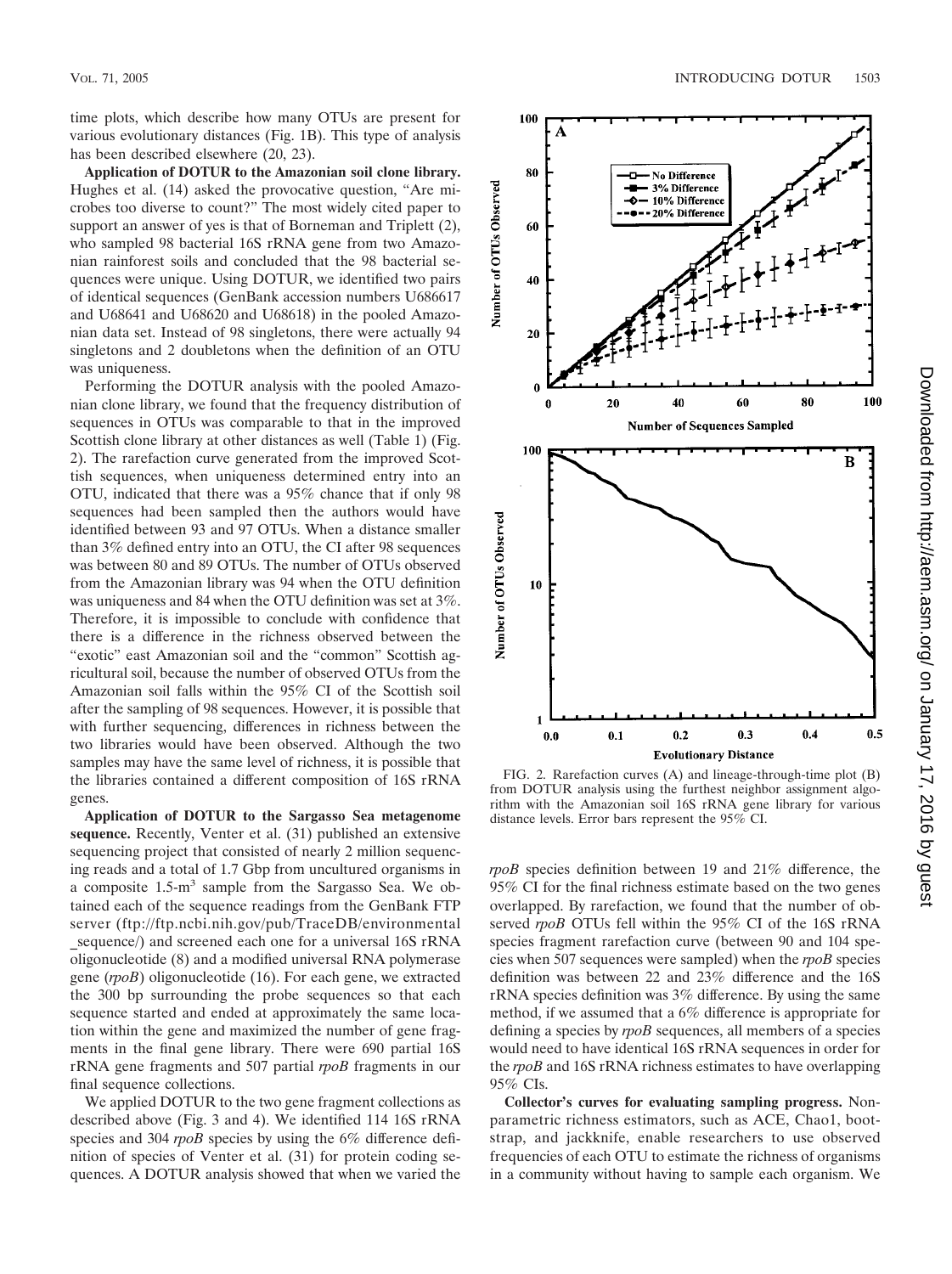

FIG. 3. Rarefaction curve (A) and Chao1 richness estimate collector's curve (B) using partial 16S rRNA gene sequences from the Sargasso Sea metagenomic sequence. Error bars represent the 95% CI.

liken richness estimation to completing a sample-based census of a population, where the goal is to determine the total number of people living in a country without having to account for every individual in the population. Since it is not possible to know a priori what the true richness of any community is, we must decide upon a criterion for determining the minimum number of sequences required to obtain an accurate statistical census.

Earlier in this report, we used rarefaction curves to compare the relative richness between two communities (Scottish versus Amazonian soil) and to compare appropriate cutoff valves for other phylogenetic anchors for measuring richness (16S rRNA versus *rpoB*). However, if instead of measuring relative richness (OTUs observed) we are interested in the estimated richness (OTUs expected) and in determining the number of sequences necessary to obtain a measure of richness, then it is necessary to use a nonrandomized collector's curve. This analysis assumes that the probability of drawing any sequence is independent of the sequence that was drawn before it and that we do not know the probability of drawing each sequence. The

goal of determining the richness within a clone library is to determine the probability of drawing a sequence that will change the estimate. When that probability converges to zero, then there is a high probability that the estimate is accurate and that continued sampling beyond that point will increase the confidence and precision of the estimate.

Because a rarefaction curve is the average of a large number of randomized collector's curves, the ability to measure the probability of drawing a sequence that will change the richness estimate is lost. A rarefaction curve of the Chao1 richness estimate creates a smooth curve whose final value is the final estimated value. Therefore, the shape of the rarefaction curve will change as the terminal estimate changes. Since the curve is smooth, the ability to gauge the probability that the estimate will change with additional sequences is lost when a rarefaction curve is used, but the overall shape of the collector's curve does not change. As new sequences are sampled, the preceding data points in a collector's curve stay the same, but the terminal estimate changes.



FIG. 4. Rarefaction curve (A) and Chao1 richness estimate collector's curve (B) using partial *rpoB* sequences from the Sargasso Sea metagenomic sequence. Error bars represent the 95% CI.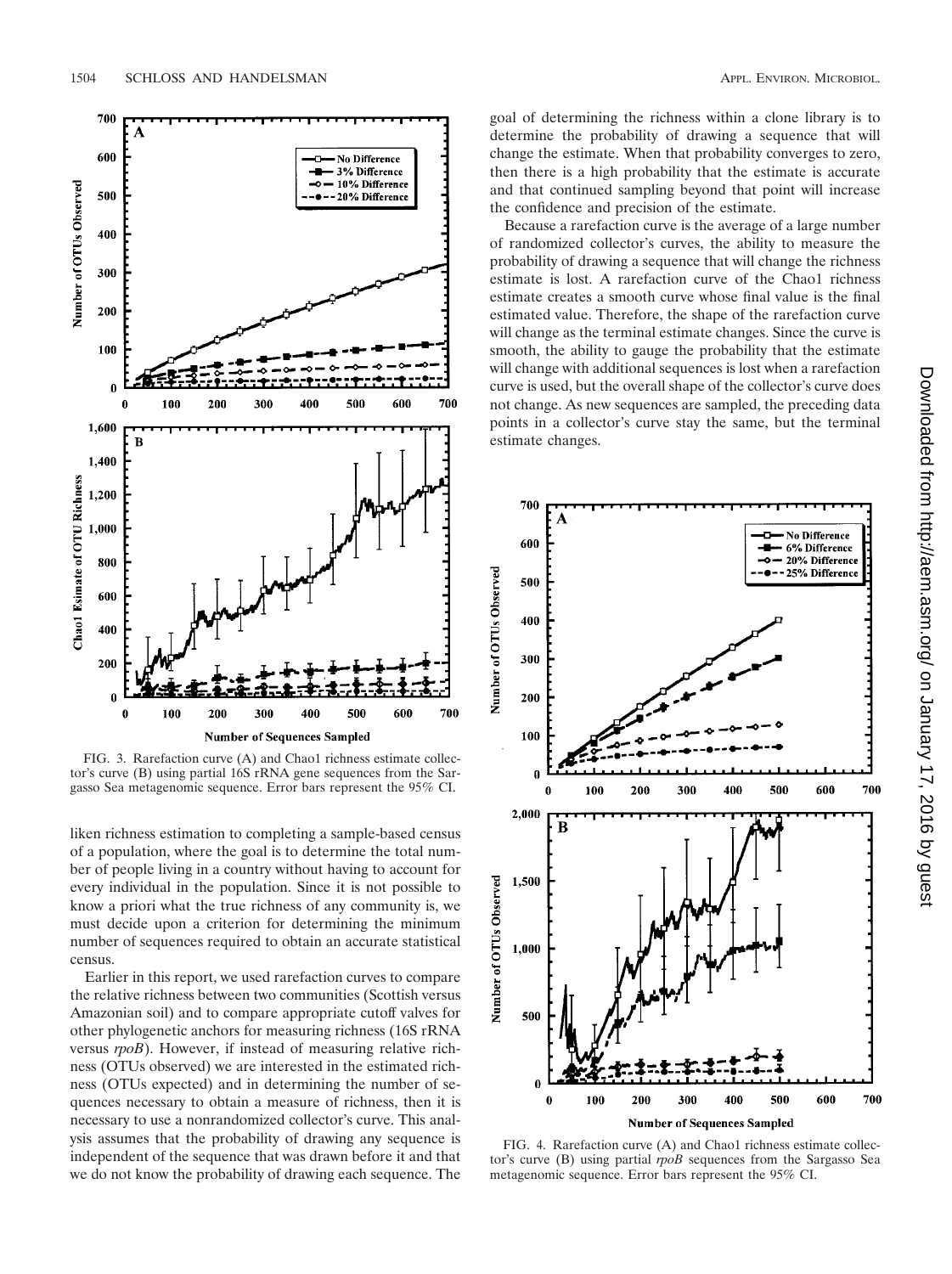Previous studies that used Chao1 estimate rarefaction curves have suggested that when a nonparametric richness estimator rarefaction curve levels off, the value to which the curve converges is a reasonable estimate of the true richness (14). An analysis of the soil clone library derived from the improved Scottish soil suggested that the authors were confident that the true species richness was 467, with a 95% confidence interval between 333 and 681 OTUs after 137 sequences were sampled. They noted that the Chao1 richness estimate rarefaction curve began to level off after about 70 sequences (14). However, when we assumed that the sequences in the Scottish soil clone library were sampled in the order of their GenBank accession number and used DOTUR to calculate the Chao1 richness estimator, it was clear that the estimate continues to grow with additional sampling and that the estimate is sensitive to the addition of sequences (data not shown). Furthermore, when we analyzed the range of the 95% CI as a function of sampling effort by using the collector's curve, there was a modest positive correlation with sequencing effort  $(R^2 = 0.37)$  so that the estimate's uncertainty increases with additional sampling. These results indicate that the 95% CI of between 333 and 681 OTUs is most likely too low. These results were masked by using a Chao1 estimator rarefaction curve.

We constructed collector's curves of the Chao1 estimator to study the 16S rRNA fragment collection from the Sargasso Sea to evaluate the completeness of sampling with a 3% difference definition of a species. The Chao1 estimator predicted a minimum of 198 species (95% CI, between 187 and 211) by using the 16S rRNA gene fragment collection and 187 species (95% CI, 161 to 233) by using the *rpoB* sequence collection and an OTU definition of 20% difference (Fig. 3B and 4B). At the species level, there were no instantaneous 5% changes after the 230th 16S rRNA gene fragment was sampled (Fig. 3B). The species richness at this point in the sampling was 95 species (95% CI, between 78 and 130), which was 48% of the richness obtained after 690 sequences were sampled. Although the estimated variability was substantially decreased when more sequences were added to the collection, the richness estimate was significantly lower than that observed after the 690th sequence was sampled. To improve the accuracy of the estimate, we selected a smaller instantaneous change criterion of 2.5%. We did not find any instantaneous changes greater than 2.5% after the 662nd sequence was sampled; however, only 28 sequences were sampled after that point, making it difficult to judge the robustness of the estimate. The species richness after the 662nd sequence was added was 194 species, which was not significantly different from the final estimate of 198 species (95% CI, between 163 and 258). An alternative method of reducing the negative bias was to hypothetically cease sampling after a total of 430 sequences, which is 200 sequences more than the number required to reach the last instantaneous change of greater than 5%. The richness estimate after the addition of the 430th sequence was 155 species, or 78% of the richness, after all the sequences were collected.

A final approach we considered was to relax the definition of an OTU to the phylum level or 20% difference. We did not identify any instantaneous changes in the Chao1 estimate of 34 phyla after sampling the 486th sequence. This result gives strong confidence in the estimate that the 95% CI (between 24 and 111) surrounding the estimate of 34 OTUs contains the

true richness when defining an OTU at 20% distance. The estimate's lack of precision is due to the number of singleton OTUs  $(n_1 = 7)$  relative to doubleton OTUs  $(n_2 = 1)$ . As the number of singleton OTUs decreases, the precision of the estimate will improve.

## **DISCUSSION**

DOTUR assigns sequences rapidly and systematically to OTUs by using all possible distances. In both clone libraries that we analyzed, DOTUR assigned sequences to OTUs more accurately and consistently than had previous methods. DOTUR also assists in assessing the completeness of a sequencing effort and the reliability of richness estimates.

Analysis with DOTUR indicates that it is not possible to state with confidence that the richness in the Amazonian library differs from that in the improved Scottish soil library. However, in spite of the relative dearth of sequences in each of these libraries compared to the estimated species richness in 1 g of soil, which is expected to be in the thousands of species (30), further sequencing might indicate a difference in richness between the libraries. In addition, the application of methods described elsewhere may demonstrate that while the richness between these two libraries is similar, their phylogenetic composition is different (20, 25, 27). Finally, a connection between species richness or community composition with ecological mechanisms remains to be determined. It is possible that two communities could have considerably different membership yet conduct similar biological processes.

The inclusion of the Sargasso Sea metagenome sequence has provided an interesting application of DOTUR for describing richness, comparing species definitions used for genes with phylogenetic information, and evaluating the level of sampling necessary to have confidence in an estimate. Venter et al. (31) found 143 different 16S rRNA species and 428 different *rpoB* species, and we found 114 and 303 different 16S rRNA and *rpoB* species, respectively. This difference may be explained by the fact that they restricted their analysis to those sequences that overlapped by at least 40 bp, while we required all sequences to overlap by the same 300 bp. Regardless of this difference in method, they predicted a minimum number of species of near 1,000 species by using *rpoB* sequences and we predicted a richness of 1,040 species by using their 6% difference species definition, suggesting that the methods produce comparable results.

Since DOTUR compares multiple OTU definitions simultaneously, we were able to compare various species level definitions by using 16S rRNA and *rpoB* gene sequences. Assuming that the 3% difference in 16S rRNA sequence is a valid definition of a species, a protein coding sequence species definition would then be near 20%. We found similar results with protein coding sequences other than *rpoB* that have been used as phylogenetic anchors (data not shown). A value of 20% is more consistent than 6% with previous definitions of species using protein coding sequences. For example, a difference of 30% in DNA-DNA hybridization analysis is used to differentiate between species. Our use of DOTUR accounts for differences in the rate of evolution for these two genes. One potential concern is that any estimates made by using 16S rRNA sequences is inflated, since bacteria are known to have